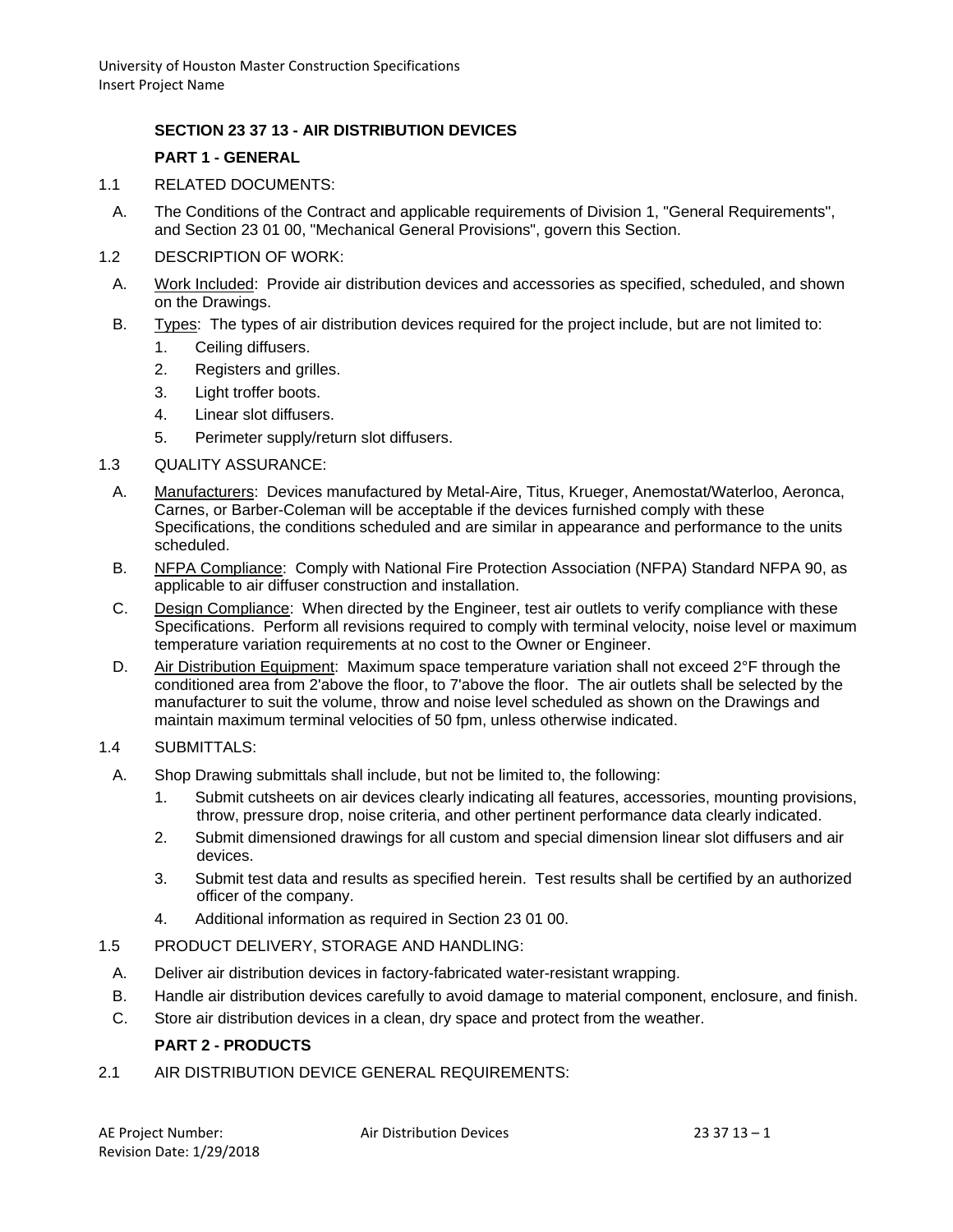- A. General: Provide air distribution devices of the size, shape, and type, constructed of materials and components and with finishes as scheduled and shown on the Drawings. Grilles, registers and ceiling outlets shall be provided with sponge rubber or soft felt gaskets. If a manufacturer other than the one scheduled is used, the sizes shown on the Drawings shall be checked for performance, noise level, face velocity, throw, pressure drop, etc., before the submittal is made. Selections shall meet the manufacturer's own published data for the above performance criteria. The throw shall be such that the velocity at the end of the throw in the five foot occupancy zone will be not more than 50 fpm nor less than 25 fpm. Noise levels shall not exceed those published in the ASHRAE Guide for the type of space being served (NC level).
- B. Compatibility: Air distribution devices shall be fully compatible with the surfaces in which they are installed and shall be provided with all required mounting accessories for installation in the actual construction at the installation location.
- C. Finishes: All ceiling and wall mounted air devices shall be painted white or off white unless specified otherwise and all air devices shall be the same color. Where the factory finish on all devices is not the same as determined by the Architect/Engineer, then the Division 15 Contractor shall be responsible for coordinating field painting of air devices by the Division 9 Contractor. The Division 15 Contractor shall be responsible for all costs associated with painting of white or off white air devices. Special color painting of air devices shall be the responsibility of the Division 9 Contractor. The Architect/Engineer's decision on white color compatibility is final.
- D. Ceiling Diffusers: Provide diffusers with corrosion resistant treated surfaces and finished in off-white baked enamel unless otherwise specified, scheduled, or shown on the Drawings. Provide opposed volume control dampers with supply air diffusers where scheduled. Where applicable, provide adapters with diffusers to permit connection to round supply duct. Perforated diffuser may be used in retrofit installations only; beveled (step-down) style diffuser shall be used in new construction.. The interior of all perforated plate diffusers shall be painted flat black. Perforated plate supply air diffusers shall have pattern control blades installed in the diffuser neck. Pattern controllers attached to the perforated plate are **not** acceptable. Provide concealed fastening on all ceiling diffusers.
- E. Registers and Grilles: Provide registers which contain a key-operated multilouvered opposed blade damper operable from the face side, unless scheduled otherwise. Supply air registers shall be of the double deflection type, unless scheduled. Return air grilles and registers shall have fixed face blades and match the face of the supply air registers, unless scheduled otherwise. Provide concealed fastening for all registers and grilles.
- F. Double-sided Light Troffer Boots (not allowed in new construction):
	- 1. Troffer slot type diffusers shall consist of nominal 48" long supply plenums on each side of the lighting fixture, a cross-over duct connecting the two plenums, and a single oval duct side entry connection. The air volume shall be as scheduled or shown on the Drawings.
	- 2. The troffer boot manufacturer shall coordinate the attachment, shape, height, and similar features of the supply plenum with the manufacturer of the air handling troffer type lighting fixture specified in Division 23. The maximum combined height of the light and boot shall be 8" above finished ceiling. Each air troffer shall include an air pattern control device, if required, to coordinate with the lighting fixtures furnished. The lighting fixture and troffer boot assembly shall be designed to direct the supply air horizontally at the ceiling.
	- 3. The lighting fixture and troffer boot assembly shall be tested as a unit at the diffuser manufacturer's laboratory. Certified copies of the test results shall be delivered to the Engineer for review. The test data shall include AK factors for an Alnor velometer, diffuser static pressure drop, horizontal airflow, spread, sound data, and velocity profile for horizontal airflow at rates in 20 cfm increments from 60 to 200 cfm. Test data shall be based on a 55°F supply air temperature and 20°F temperature differential. Maximum leakage of the assembly shall not exceed 10% of design flow rate. Upon review of certified test results, the Engineer may require additional tests which will be witnessed by the Engineer, at no additional cost to the Owner or Engineer.
	- 4. The plenum shall be painted flat black on exposed and inner surfaces as viewed from below the ceiling system. Plenum shall be constructed of at least 26 gauge galvanized steel and shall be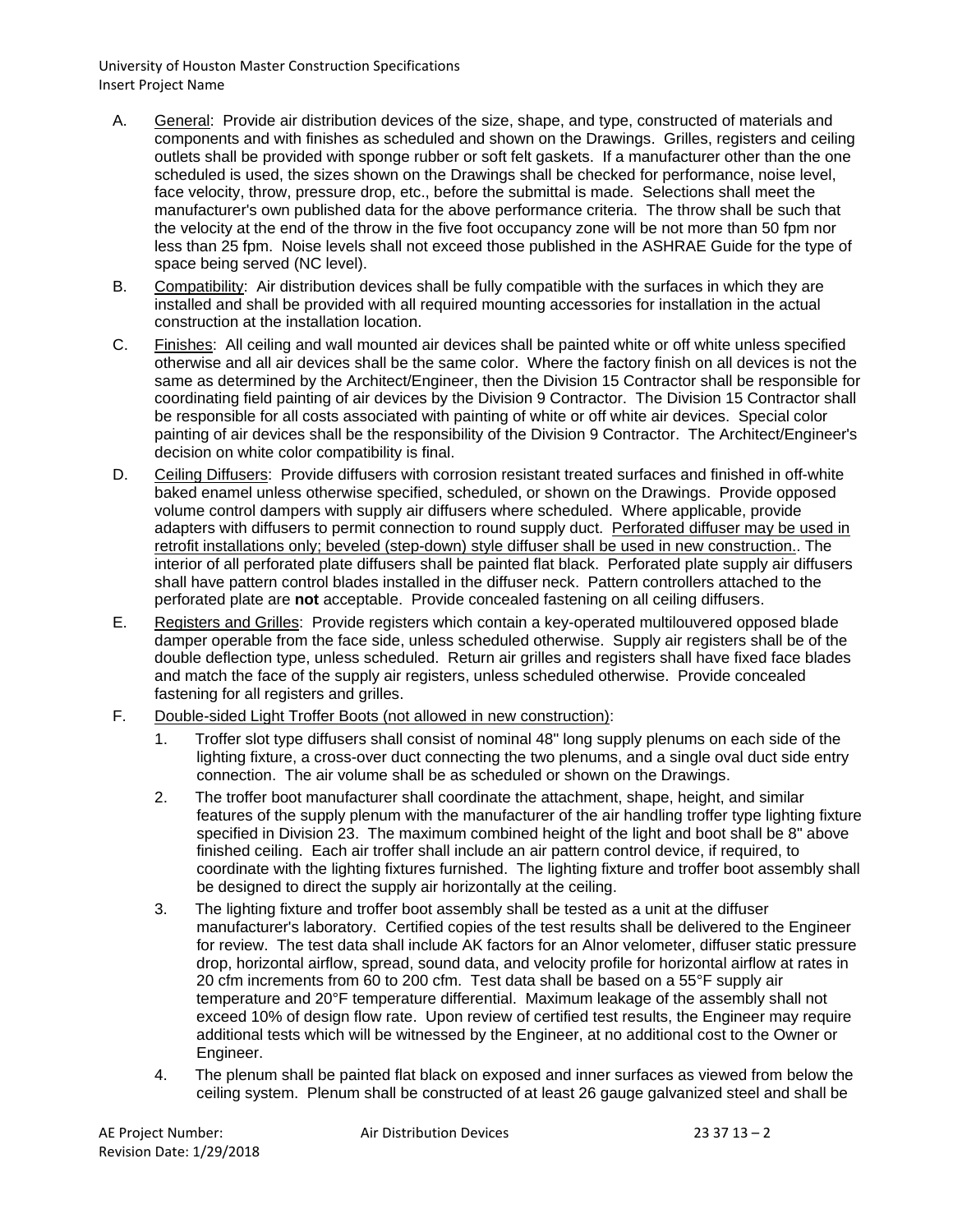substantially airtight, supported, and reinforced as required. **[The entire troffer shall be externally insulated with ductwrap insulation with a continuous vapor barrier.]**

5. The performance shall equal or exceed the following when mounted on the 2 x 4 light fixture specified in Division 16.

| <b>CFM</b> | <b>PRESSURE DROP</b><br>INCHES W.C. | THROW @ 50 FPM<br><b>TERMINAL VELOCITY</b> | $N.C.*$      |
|------------|-------------------------------------|--------------------------------------------|--------------|
| 60         | 0.04                                | 4'                                         | Less than 20 |
| 100        | 0.07                                | 6'                                         | Less than 20 |
| 120        | 0.10                                | 7'                                         | Less than 20 |
| 160        | 0.17                                | 8'                                         | Less than 25 |
| 200        | 0.28                                | 10'                                        | Less than 35 |

- \* Based on 10 dB room absorption.
- G. Single Side Light Troffer (not allowed in new construction)::
	- 1. The single side troffer shall be similar to the double-sided light troffer boot, but shall have one supply plenum on the side of a light fixture, with a single 6" oval duct side entry connection. The maximum combined height shall not exceed 7" above finished ceiling.
	- 2. Test data shall be similar to that specified for the boot, except between 40 and 120 cfm. Performance shall equal or exceed the following when mounted on the 2 x 4 light fixture specified in Division 16.

|     | PRESSURE DROP | THROW @ 50 FPM    |              |
|-----|---------------|-------------------|--------------|
| CFM | INCHES W.C.   | TERMINAL VELOCITY | $N.C.*$      |
| 40  | 0.04          | 3'                | Less than 20 |
|     |               |                   |              |
| 60  | 0.08          | 6'                | Less than 20 |
| 80  | 0.14          | 8                 | Less than 20 |
| 120 | 0.34          | 17'               | Less than 40 |

\* Based on 10 dB room absorption.

- H. High Induction Perimeter Supply/Return Slot Diffuser:
	- 1. Provide slot-type supply/return (where scheduled) diffuser with length and width scheduled or shown on the Drawings. The supply/return diffuser shall be installed above the ceiling and located as indicated on the Architectural and Mechanical Drawings. **[The perimeter supply linear boot diffusers shall have an internal, fixed, curved, aerodynamically shaped outlet designed to provide the maximum amount of induced secondary room air.]** The return air slot (where scheduled) shall be located so that the supply air pattern will not be affected. The supply air shall be discharged horizontally along the ceiling with a down discharge center section (where scheduled).
	- 2. The diffuser shall be designed, tested, and constructed in a manner so as to comply with the performance criteria and sound level requirements specified hereinafter. Diffuser shall be constructed of at least 24 gauge galvanized steel and shall be reinforced as required. The air volume, length and duct connection size shall be as scheduled or shown on the Drawings. The diffuser manufacturer shall coordinate the attachment, support, tee spacing, and similar features of the diffuser with the ceiling Subcontractor.
	- 3. The entire assembly shall be tested as a unit at the manufacturer's laboratory. Submit certified copies of the test results to the Engineer for review. The test data shall include AK factors for an Alnor velometer, sound data, diffuser static pressure drop, horizontal air throw, and drop for the air supply rates per lineal foot of diffusers indicated below. The test data shall be based on a 55°F air supply temperature, a 20°F temperature differential and an 85°F heating supply air temperature.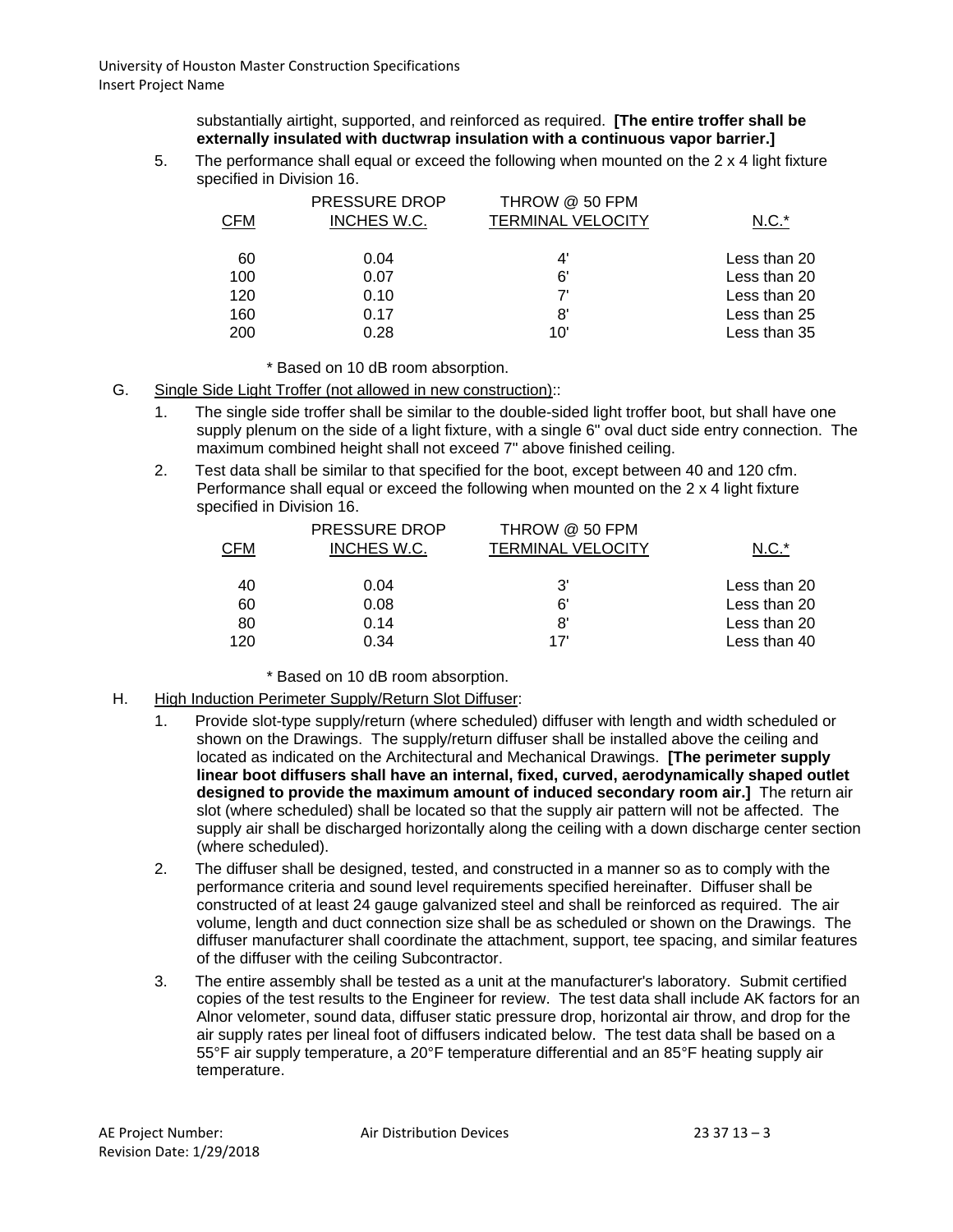- 4. The diffuser shall be painted flat black on interior surfaces and the exposed surfaces as viewed from below the ceiling system shall be painted flat black **[the entire diffuser assembly shall be externally insulated with ductwrap insulation with a continuous vapor barrier]**.
- 5. The perimeter ceiling supply/return linear boot diffuser shall be similar to the Titus Model scheduled and detailed on the Drawings and shall be designed to equal or exceed the following performance characteristics:

| CFM/                                           | <b>MAX. DIFFUSER</b>   | <b>THROW @ 50</b>   |                  |  |  |  |  |
|------------------------------------------------|------------------------|---------------------|------------------|--|--|--|--|
| LIN. FT.                                       | <b>STATIC PRESSURE</b> | <b>FPM TERMINAL</b> |                  |  |  |  |  |
| <b>DIFFUSER</b>                                | LOSS - IN W.C.         | VELOCITY            | <b>NC LEVEL*</b> |  |  |  |  |
|                                                |                        |                     |                  |  |  |  |  |
| Titus Nova Model - N1/N1D (R with Return Slot) |                        |                     |                  |  |  |  |  |
| 30                                             | 0.1                    | 7'                  | Less than 20     |  |  |  |  |
| 40                                             | 0.1                    | 14'                 | Less than 23     |  |  |  |  |
| 50                                             | 0.1                    | 17'                 | Less than 30     |  |  |  |  |
| 60                                             | 0.15                   | 19'                 | Less than 34     |  |  |  |  |
| 70                                             | 0.20                   | 21'                 | Less than 38     |  |  |  |  |
|                                                |                        |                     |                  |  |  |  |  |
| Titus Nova Model - N4/N4D (R with Return Slot) |                        |                     |                  |  |  |  |  |
| 30                                             | 0.010                  | 16'                 | Less than 20     |  |  |  |  |
| 40                                             | 0.15                   | 19'                 | Less than 26     |  |  |  |  |
| 50                                             | 0.20                   | 22'                 | Less than 33     |  |  |  |  |
|                                                |                        |                     |                  |  |  |  |  |

\* Based on 10 dB room absorption.

- 6. The Engineer will have the option to witness additional tests after receipt of certified test results to verify compliance with these Specifications.
- 2.2 AIR DISTRIBUTION DEVICES:
	- A. Perforated Plate Type **[ ]** Supply Air Devices (retrofit only): Devices shall be aluminum/steel construction with an aluminum face and aluminum or steel pans. Frames shall have mitered corners and be suitable for lay-in installation. Perforated faces shall have a concealed hinge mechanism such that the plate remains attached to the frame when opened. Exposed external parts shall have a factory applied white or off-white baked enamel finish. Visible internal parts shall be factory painted flat black. All steel components shall be fully phosphatized prior to painting and there shall be no unpainted steel parts. Diffusers shall incorporate internal pattern control louvers. The use of pattern control devices attached to the perforated plate is not acceptable. Air devices shall be 4-way diffusion pattern unless noted otherwise on the drawings. An opposed blade balancing damper shall be provided where scheduled. Device neck size shall be as shown on the drawings. Air device frame shall be suitable for use with the ceiling in which the device is installed. Metal-Aire Series 7000 PCS-AB-6, J and J Model 1200 or Krueger Model 1100.
	- B. Perforated Plate Type [ ] Supply Air Devices (retrofit only): Devices shall be aluminum/steel construction with an aluminum face and aluminum or steel pans. Frames shall have mitered corners and be suitable for concealed fastener surface installation. Perforated faces shall have a concealed hinge mechanism such that the plate remains attached to the frame when opened. Exposed external parts shall have a factory applied white or off-white baked enamel finish. Visible internal parts shall be factory painted flat black. All steel components shall be fully phosphatized prior to painting and there shall be no unpainted steel parts. Diffusers shall incorporate internal pattern control louvers. The use of pattern control devices attached to the perforated plate is not acceptable. Air devices shall be 4-way diffusion pattern unless noted otherwise on the drawings. An opposed blade balancing damper shall be provided where scheduled. Device neck size shall be as shown on the drawings. Air device frame shall be suitable for use with the ceiling in which the device is installed. Metal-Aire Series 7000 PCS-AB-1, J and J Model 1200 Series or Krueger Model 1100 Series.
	- C. Perforated Plate Type **[ ]** Supply Air Devices (retrofit only): Devices shall be aluminum/steel construction with an aluminum face and aluminum or steel pans. Frames shall have mitered corners. Perforated faces shall have a concealed hinge mechanism such that the plate remains attached to the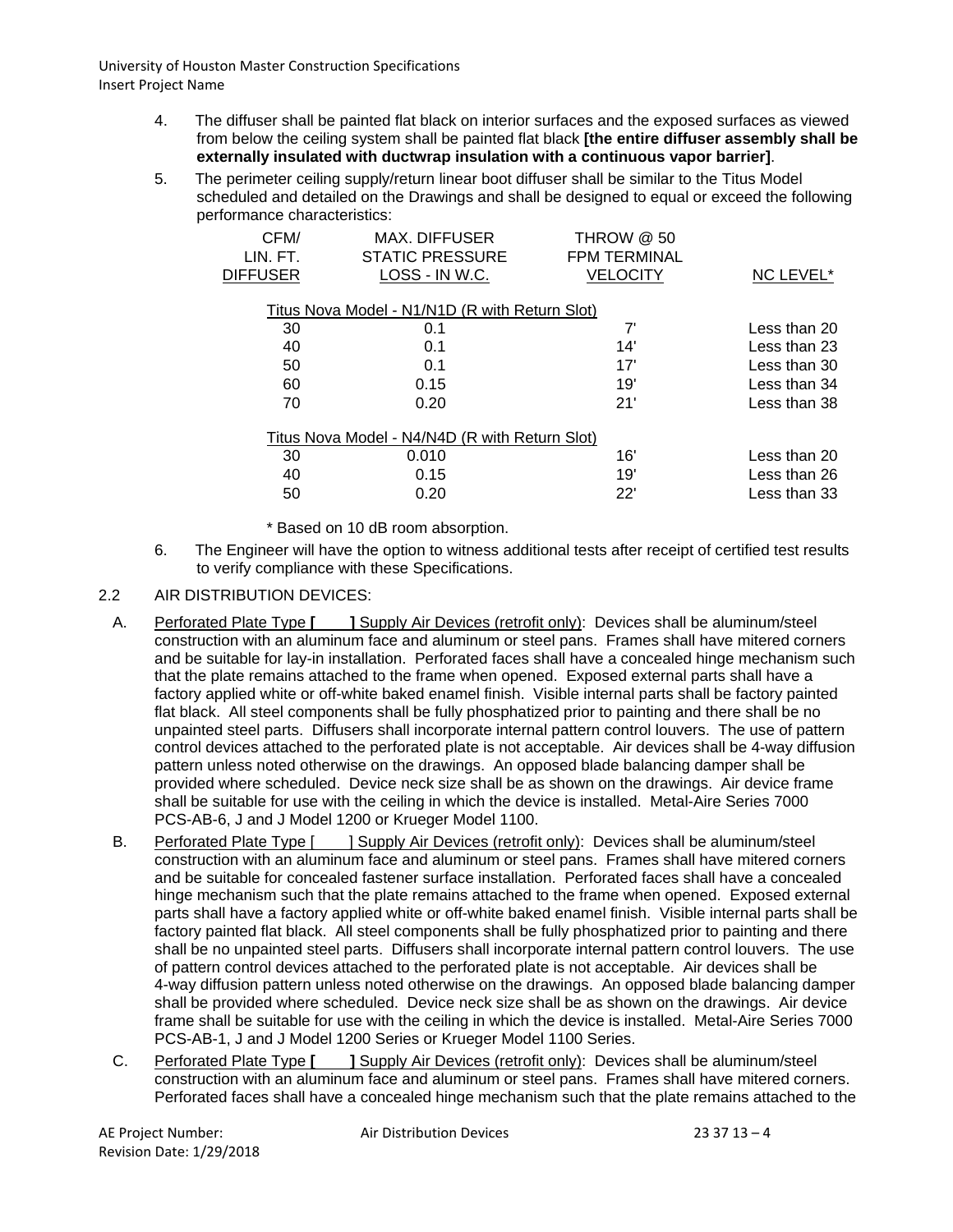> frame when opened. Exposed external parts shall have a factory applied white or off-white baked enamel finish. Visible internal parts shall be factory painted flat black. All steel components shall be fully phosphatized prior to painting and there shall be no unpainted steel parts. Diffusers shall use deflectors attached to the perforated plate in a secure manner to control pattern. Air devices shall be 4-way diffusion pattern unless noted otherwise on the drawings. An opposed blade balancing damper shall be provided where scheduled. Device neck size shall be as shown on the drawings. Air device frame shall be suitable for use with the ceiling in which the device is installed. Titus Type PAS, Metal-Aire Series 7500 or J and J Model 1235.

- D. Perforated Plate Type **[ ]** Exhaust and Return Air Devices (retrofit only): Devices shall be aluminum/steel construction with an aluminum face and aluminum or steel pans. Frames shall have mitered corners. Perforated faces shall have a concealed hinge mechanism such that the plate remains attached to the frame when opened. Exposed external parts shall have a factory applied white or off-white baked enamel finish. Visible internal parts shall be factory painted flat black. All steel components shall be fully phosphatized prior to painting and there shall be no unpainted steel parts. An opposed blade balancing damper shall be provided where scheduled. Device neck size shall be as shown on the drawings. Air device frame shall be suitable for use with the ceiling in which the device is installed. Titus Type PAR, Metal-Aire Series 7000 PCR-AB-6, J and J Model AL-1290 Series or Krueger Model 1190 Series.
- E. Perforated Plate Type [ ] Exhaust and Return Air Devices (retrofit only): Devices shall be aluminum/steel construction with an aluminum face and aluminum or steel pans. Frames shall have mitered corners and be suitable for concealed fastener surface installation. Perforated faces shall have a concealed hinge mechanism such that the plate remains attached to the frame when opened. Exposed external parts shall have a factory applied white or off-white baked enamel finish. Visible internal parts shall be factory painted flat black. All steel components shall be fully phosphatized prior to painting and there shall be no unpainted steel parts. An opposed blade balancing damper shall be provided where scheduled. Device neck size shall be as shown on the drawings. Air device frame shall be suitable for use with the ceiling in which the device is installed. Metal-Aire Series 7000 PCR-AB-1, J and J Model AL-1290 Series or Krueger Model 1190 Series.
- F. Louver Face Type **[ ]** Square Ceiling Supply Diffusers: Diffusers shall be all aluminum construction with mitered corner V-bevel border style surface frames suitable for use with the ceiling in which it is installed. The entire grille shall have a factory applied white or off-white baked enamel finish. Air devices shall be 4-way diffusion pattern unless noted otherwise on the drawings. An opposed blade balancing damper shall be provided where scheduled. Device neck size shall be as shown on the Drawings. Metal-Aire Series 5000 M-2, J and J Model 1100 (aluminum), Krueger Series SH or Titus Model TDC-AA Series.
- G. Louver Face Type [ ] Square Ceiling Supply Diffusers: Diffusers shall be all aluminum construction with mitered corner frames suitable for lay-in mounting. The entire grille shall have a factory applied white or off-white baked enamel finish. Air devices shall be 4-way diffusion pattern unless noted otherwise on the drawings. An opposed blade balancing damper shall be provided where scheduled. Device neck size shall be as shown on the drawings. Metal-Aire Series 5000 M-6, J and J Model 1100 Series (aluminum), Krueger Series SH or Titus Model TDC-AA Series.
- H. Linear Slot Type **[ ]** Air Devices: Devices shall be continuous, extruded aluminum slot diffusers with mitered corners. Diffusers shall have 3/4" slots as scheduled and shall have extruded aluminum pattern control blades (supply slots only). Diffuser mounting frames shall be suitable for use with the ceiling in which the diffuser is installed. The entire diffuser (except pattern control blades) shall have a factory applied **[clear anodized aluminum] [white or off-white baked enamel]** finish. The pattern control blades shall have a factory applied flat black baked enamel finish. Slot diffusers shall have concealed mounting hardware. Provide insulated supply air plenums as shown on the Drawings. Titus Type ML-38 (supply slot)/MLR-38 (return slot), Metal-Aire Model 6075 (supply and return slots) or J and J Model 2070 (supply and return slots).
- I. Linear Slot Type **[ | | | Air Devices**: Devices shall be continuous, extruded aluminum slot diffusers with mitered corners. Diffusers shall have 1/2" slots with 0 degrees or 15 degrees deflection as scheduled and shall be suitable for use the ceiling, wall or floor type in which the diffuser is installed. The entire diffuser shall have a factory applied **[clear anodized aluminum] [white or off-white baked**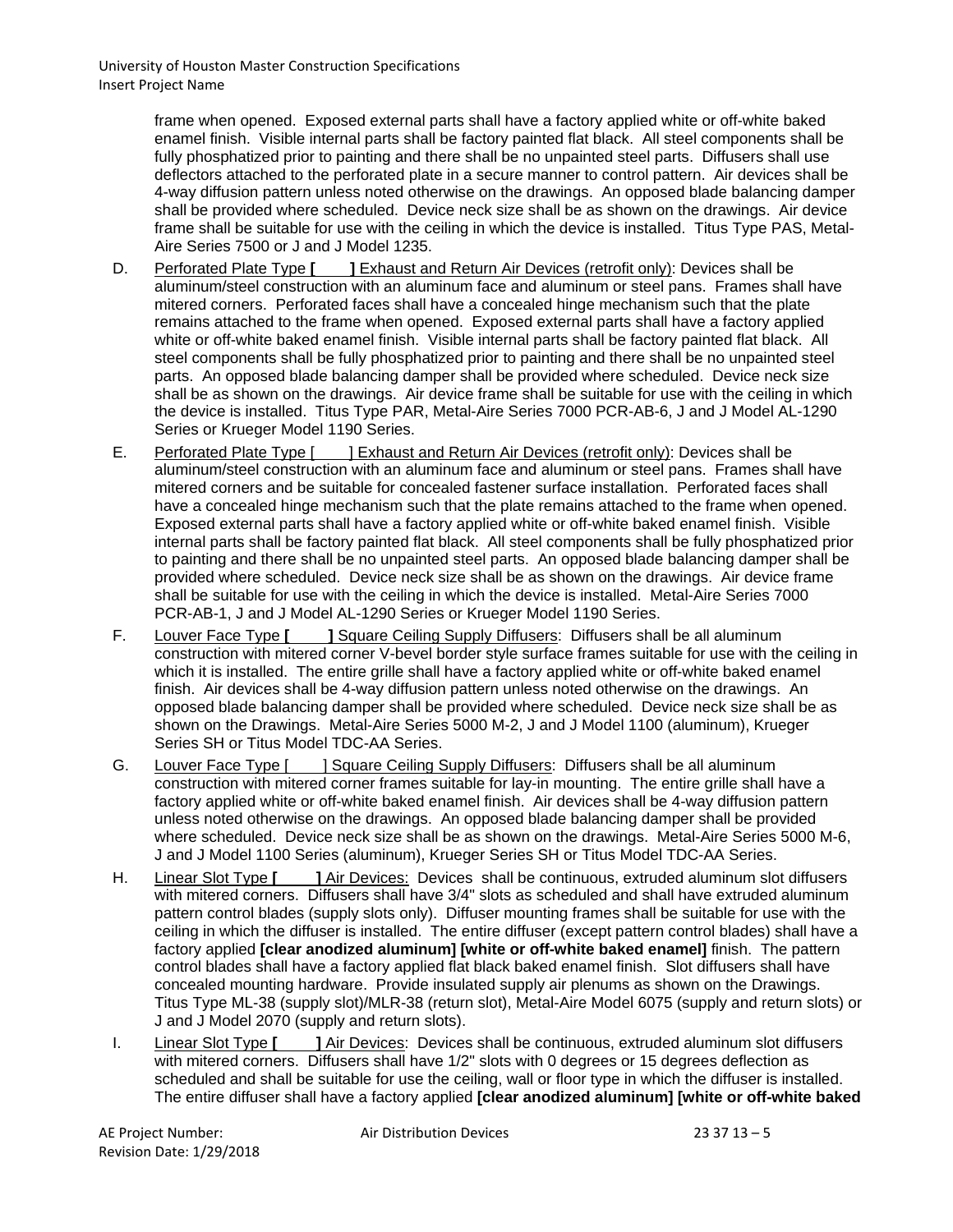**enamel]** finish. The pattern control blades shall have a factory-applied flat black baked enamel finish. Slot diffusers shall have concealed mounting hardware and mitered corners. Provide insulated supply **[and return]** air plenums as shown on the Drawings. Titus **[CMT-15] [CT-25]** (0 degrees deflection)/ **[CMT-16] [CT-26]** 15 degrees deflection), Metal Air Series 2100 or J and J Model 2500.

- J. Linear Slot Type **[ ]** Air Devices: Devices shall be high induction, side inlet slot diffusers with length and neck size as scheduled or shown on the Drawings. The diffusers shall have an aerodynamically designed, venturi-shaped air outlet designed to direct supply air horizontally across the ceiling and to provide maximum aspiration and entrainment of room air. The supply air shall maintain a ceiling pattern with varying volumes of air to minimum flow. The diffuser shall have a maximum height of 9" and shall be completely supported by two ceiling tee's on nominal 2-3/4" centers. The diffuser shall be constructed of minimum 24 gauge nonrusting steel and all surfaces exposed to view below the ceiling shall be painted flat black. **[Diffusers shall be factory-insulated with external ductwrap insulation with a continuous vapor barrier.]** Titus Nova **[N-1-8] [N-1-9] [N-4-8]** Series.
- K. Linear Slot Type **[ ]** Air Devices: Devices shall be high induction, side inlet, supply/return air slot diffusers with length and neck size as shown on the drawings. The diffusers shall have an aerodynamically designed, venturi shaped air outlet designed to direct supply air horizontally across the ceiling and to provide maximum aspiration and entrainment of room air and 2" outside return air slot to draw return air over the back and top of the diffuser to improve induction and minimize outside wall effect. The supply air shall maintain a ceiling pattern with varying volumes of air to minimum flow. The diffuser shall have a maximum height of 9" and shall be completely supported on two ceiling tee's on nominal 5-1/4" centers. The diffuser shall be constructed of minimum 24 gauge nonrusting steel and all surfaces exposed to view below the ceiling shall be painted flat black. **[Diffusers shall be factory-insulated with external ductwrap insulation with a continuous vapor barrier.]** Titus Nova **[N-1-8R] [N-1-9R] [N-4-8R]** Series.
- L. Linear Slot Type **[ | | Air Devices**: Devices shall be high induction, side inlet slot diffusers with length and neck size as shown on the drawings. The diffusers shall have an aerodynamically designed, venturi shaped air outlet designed to direct supply air from the ends of the diffuser horizontally across the ceiling and to provide maximum aspiration and entrainment of room air. The supply air shall maintain a ceiling pattern with varying volumes of air to minimum flow. Supply air from the center section shall be in a downward vertical throw pattern. The diffuser shall have a maximum height of 9" and shall be completely supported by two ceiling tee's on nominal 2-3/4" centers. The diffuser shall be constructed of minimum 24 gauge nonrusting steel and all surfaces exposed to view below the ceiling shall be painted flat black. **[Diffusers shall be factory-insulated with external ductwrap insulation with a continuous vapor barrier.]** Titus Nova **[N-1-D] [N-4-D]** Series.
- M. Linear Slot Type **[ | | | Air Devices**: Devices shall be high induction, side inlet slot diffusers with length and neck size as shown on the drawings. The diffusers shall have an aerodynamically designed, venturi shaped air outlet designed to direct supply air from the ends of the diffuser horizontally across the ceiling and to provide maximum aspiration and entrainment of room air and a 2" outside return air slot to draw return air over the back and top of the diffuser to improve induction and minimize outside wall effect. The supply air shall maintain a ceiling pattern with varying volumes of air to minimum flow. Supply air from the center section shall be in a downward vertical throw pattern. The diffuser shall have a maximum height of 9" and shall be completely supported by two ceiling tee's on nominal 5-1/4" centers. The diffuser shall be constructed of minimum 24 gauge nonrusting steel and all surfaces exposed to view below the ceiling shall be painted flat black. **[Diffusers shall be factory-insulated with external ductwrap insulation with a continuous vapor barrier.]** Titus Nova **[N-1-DR] [N-4-DR]** Series. Linear slot Type **[\_\_\_\_\_]** air devices shall be Tee bar mounted adjustable pattern, side inlet slot diffusers with length and neck size as shown on the drawings. Slots shall be constructed of galvanized steel with exposed surfaces painted flat black. **[Diffusers shall be factoryinsulated with internal duct liner insulation.]** Slot diffusers shall be designed to deliver scheduled cfm directed horizontally across the ceiling with a maximum pressure drop of 0.25" while not exceeding NC30 based upon a room absorption of 10 dB, RE 10<sup>-12</sup> watts. Slot performance shall be certified by independent lab testing. Titus Style TBD, Metal-Aire Series PD, Krueger Model TBS or J and J Series PSD.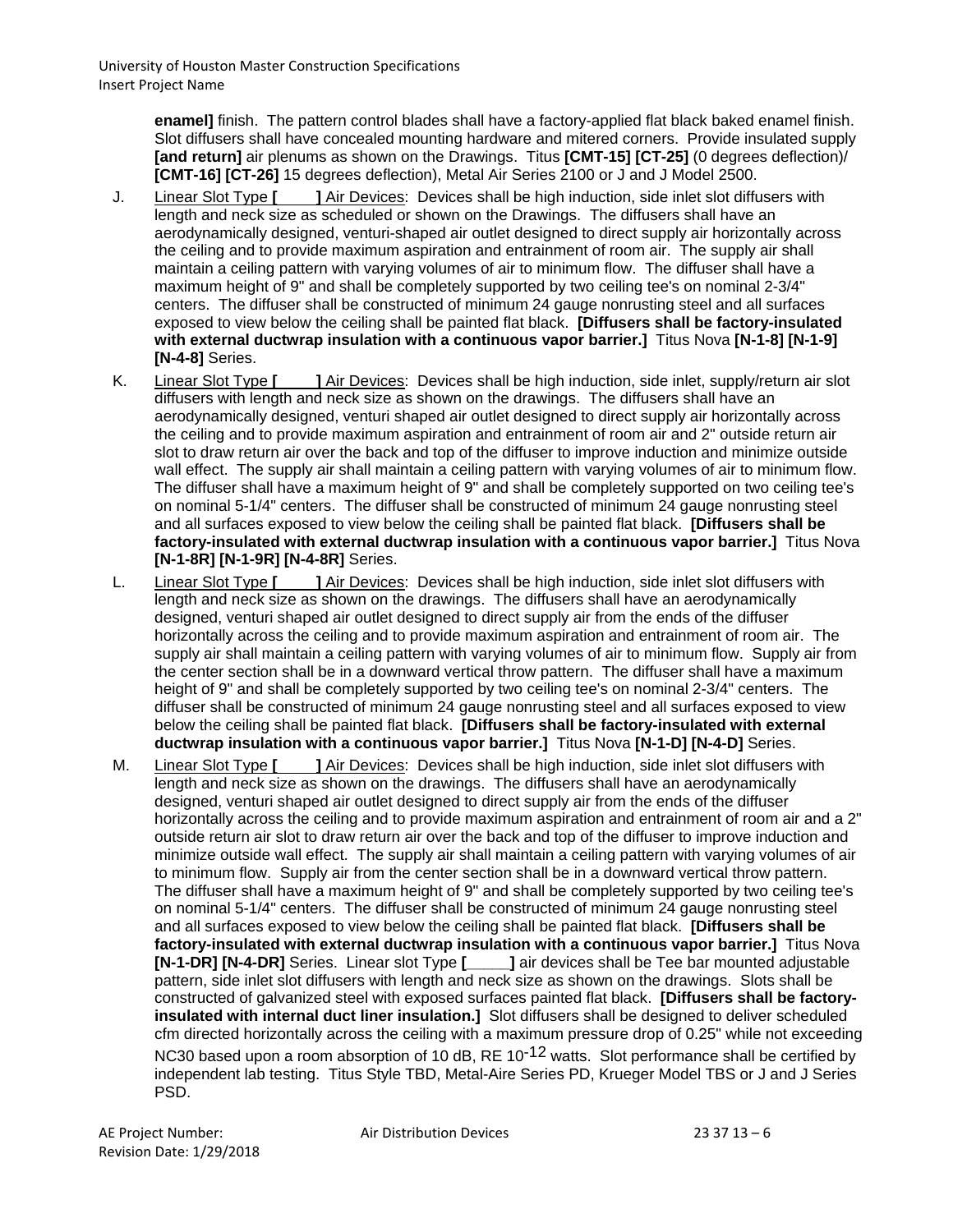- N. Type [ ] Troffer Supply Boots: Boots shall be low leakage dual outlet type with suitable for use with the light troffers installed on the project. Troffer boot inlet neck size shall be as shown on the drawings. Each troffer boot shall consist of a supply plenum on each side of the light fixture with a crossover plenum and duct connection. The plenums shall be **externally** insulated at the factory and shall be factory painted flat black on exposed and inner surfaces visible from below the ceiling. Plenums shall be minimum 24 gauge galvanized steel and shall be airtight, with alignment tabs and a stiffening flange on each side. The troffer boot manufacturer shall coordinate attachment and design of the troffer boot with the furnished light fixtures such that the troffer and boot combination will direct the supply air horizontally across the ceiling with minimum leakage. **[A sample troffer supply boot shall be tested in an independent lab in Houston, Texas to verify proper supply air performance and distribution with the light troffers actually furnished on the project.]** Titus LTTI/LPTI Type or approved equal.
- O. Type **[ ]** Troffer Supply Boots: Boots shall be low leakage single outlet type with suitable for use with the light troffers installed on the project. Troffer boot inlet neck size shall be as shown on the drawings. Each troffer boot shall consist of a supply plenum on one side of the light fixture with a duct connection. The plenums shall be **[internally] [externally]** insulated at the factory and shall be factory-painted flat black on exposed and inner surfaces visible from below the ceiling. Plenum shall be minimum 24 gauge galvanized steel and shall be airtight, with alignment tabs and a stiffening flange. The troffer boot manufacturer shall coordinate attachment and design of the troffer boot with the furnished light fixtures such that the troffer and boot combination will direct the supply air horizontally across the ceiling with minimum leakage. **[A sample troffer supply boot shall be tested in an independent lab in Houston, Texas to verify proper supply air performance and distribution with the light troffers actually furnished on the project.]** Titus LTTI/LPTI Type or approved equal.
- P. Louver Face Type **[ ]** Wall Supply Grilles: Grilles shall be all aluminum construction with 3/4" airfoil double deflection blades, mitered frames and an opposed blade balancing damper where scheduled or shown on the Drawings. Grilles shall be suitable for mounting in the wall type in which it is installed. The entire grille shall have a factory applied white or off-white baked enamel finish. Grilles shall have concealed mounting hardware and shall be provided with flush mounting frames where scheduled or required for the installation detailed on the Architectural Drawings. Titus 272-FS5-B-C-25, Metal-Aire Series 4000 VHD, J and J Model 990V-OBD-Aluminum or Krueger Series 5880-V-OBD.
- Q. Louver Face Type [ ] Wall Return Grilles: Grilles shall be all aluminum construction with 3/4" airfoil double deflection blades, mitered frames and an opposed blade balancing damper where scheduled or shown on the Drawings. Grilles shall be suitable for mounting in the wall type in which it is installed. The entire grille shall have a factory-applied white or off-white baked enamel finish. Grilles shall have concealed mounting hardware and be provided with flush mounting frames where required. Titus 3-FL, Metal-Aire Series 4000 Series, J and J 900 Aluminum Series or Krueger Series 5800.
- R. Lay-in Slot Diffuser Type [ ] Return Air Devices: Devices shall be aluminum/steel construction painted to match ceiling tee's and with perimeter slots as scheduled and provisions for installation of a ceiling tile in the center of the device. Donn Air Diffuser with plenum.
- S. Type [ ] Slot Return Air Boots: Boots shall be minimum 24 gauge galvanized sheet metal, constructed as detailed on the Drawings. The entire boot shall be painted flat black and shall have an appearance similar to the project supply air slot diffusers when installed.
- T. Type [ ] Slot Blankoff: Blankoff shall be minimum 24 gauge galvanized sheet metal, constructed as detailed on the Drawings. The entire blankoff shall be painted flat black and shall have an appearance similar to the project supply air slot diffusers when installed.
- U. Type [ ] Light Cove Supply Air Boot: Insulated 4'supply air boot for use with the Light Cove System supply/exhaust slot system provided for the project. Anemostat or approved equal.
- V. Type [ ] Light Cove Exhaust Boot: 4'exhaust boot for use with the Light Cove System supply/ exhaust slot system provided for the project. Anemostat or approved equal.
- W. Type [ ] Garage Supply/Exhaust Grilles: Grille shall consist of a framed mesh grille in the CMU wall opening as detailed on the Architectural Drawings and furnished under another Division. This

AE Project Number: Air Distribution Devices 23 37 13 – 7 Revision Date: 1/29/2018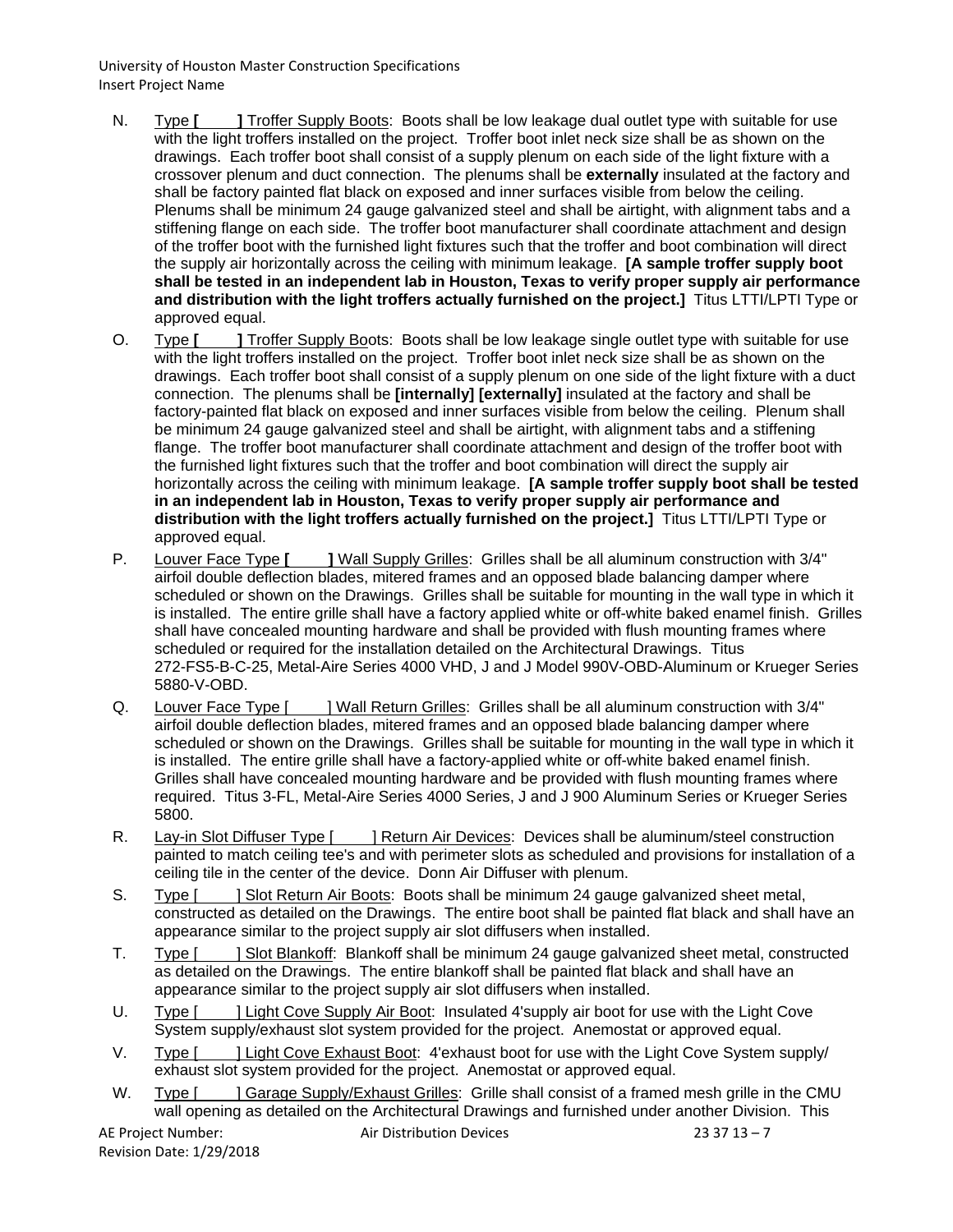> Division to provide a framed sliding blade guillotine type damper with screw stops on the plenum side of each CMU opening.

- X. Louver Face Type **[ ]** Wall and Ceiling Return/Exhaust Grilles: Grilles shall be all aluminum construction with 45°F louvers on 1/2" centers, mitered frames and an opposed blade balancing damper where scheduled. Grilles shall be suitable for mounting in the wall or ceiling type in which it is installed. The entire grille shall have a factory applied white or off-white baked enamel finish. Grilles shall have concealed mounting hardware. Titus Core 4-FL5-B-C-25, Metal-Aire Model RHD, J and J Model 590-H-OBD or Krueger Model S585-H-OBD.
- Y. Louver Face Type **[ | | | Wall and Ceiling Return/Exhaust Grilles: Grilles shall be all steel** construction with 30 degree curved blades on 1/2" centers, mitered frames and an opposed blade balancing damper where scheduled. Grilles shall be suitable for mounting in the wall or ceiling type in which it is installed. The entire grille shall have a factory applied white or off-white baked enamel finish. Grilles shall have concealed mounting hardware. Titus Core 25-RL5-B-C025 or an approved equal.
- Z. Grid Face Type **[ ]** Wall and Ceiling Supply, Return and Exhaust Grilles: Grilles shall all aluminum construction with a 1/2" x 1/2" x 1" grid face, mitered frame and an opposed blade balancing damper where specified. Grilles shall be suitable for mounting in the wall or ceiling type in which it is installed. The entire grille shall have a factory applied white or off-white baked enamel finish. Grilles shall have exposed screw mounting hardware. Titus Core 51F05-O-A-25, Metal-Aire Model CC-5-D, J and J Model ALEC-5-OBD or Krueger Model EGC-5-OBD.
- AA. Perforated Plate Type **[ ]** Supply Air Devices: Devices shall be all steel construction and shall be UL listed for use in the floor/ceiling and roof/ceiling assemblies specified for the project. Frames shall have mitered corners. Perforated faces shall have a concealed hinge mechanism such that the plate remains attached to the frame when opened. Exposed external parts shall have a factory applied white or off-white baked enamel finish. Visible internal parts shall be factory painted flat black. All steel components shall be fully phosphatized prior to painting and there shall be no unpainted steel parts. Diffusers shall use deflectors attached to the perforated plate in a secure manner to control pattern. Air devices shall be 4-way diffusion pattern unless noted otherwise on the drawings. Air devices shall be provided with all required dampers, thermal links and ceramic fiber blankets. Ceramic fiber blankets shall be enclosed in an approved mesh material to allow easy handling of the blankets. Device neck size shall be as shown on the drawings. Air device frame shall be suitable for use in the ceiling in which the device is installed and shall be supported in accordance with UL requirements. Refer to Radiation Damper requirements hereinbelow for additional requirements. Titus Type PAS with Ruskin CFD5 Diffuser Radiation Damper, or J and J Model 1235 with Ruskin CFD5 Diffuser Radiation Damper.
- BB. Perforated Plate Type **[ | | | Exhaust and Return Air Devices**: Devices shall be all steel construction and shall be UL-listed for use in the floor/ceiling and roof/ceiling assemblies specified for the project. Frames shall have mitered corners. Perforated faces shall have a concealed hinge mechanism such that the plate remains attached to the frame when opened. Exposed external parts shall have a factory applied white or off-white baked enamel finish. Visible internal parts shall be factory painted flat black. All steel components shall be fully phosphatized prior to painting and there shall be no unpainted steel parts. Air devices shall be provided with all required dampers, thermal links and ceramic fiber blankets. Ceramic fiber blankets shall be enclosed in an approved mesh material to allow each handling of the blankets. Device neck size shall be as shown on the drawings. Air device frame shall be suitable for use with the ceiling and which the device is installed and shall be supported in accordance with UL requirements. Refer to Radiation Damper requirements hereinbelow for additional requirements. Titus Type PAR with Ruskin CFD5 Diffuser Radiation Damper or J and J Model AL-1290 with Ruskin CFD5 Diffuser Radiation Damper.
- CC. Linear Slot Type **[ ]** Air Devices: Devices shall be Tee bar mounted adjustable pattern, side inlet slot diffusers and shall be UL-listed for use in the floor/ceiling and roof/ceiling assemblies specified for the project. Slot length and neck size shall be as shown on the drawings. Slot diffusers shall be constructed of galvanized steel and shall be provide with required thermal links and ceramic fiber blankets. All exposed diffusers surfaces shall be painted flat black. **[Diffusers shall be factoryinsulated with internal duct liner insulation.]** Ceramic fiber blankets shall be enclosed in a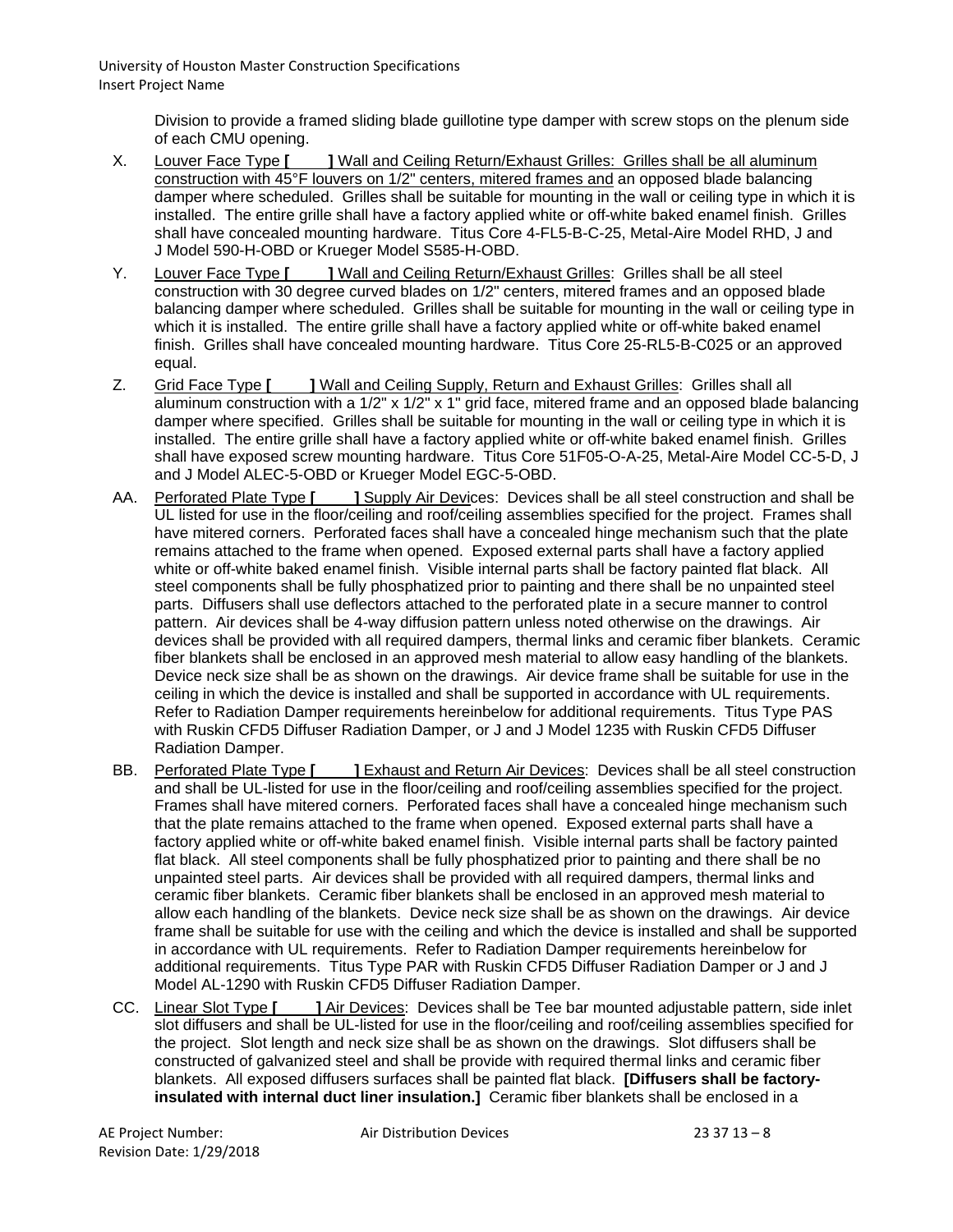approved mesh material to allow easy handling of the blankets. Slot diffusers shall be designed to deliver scheduled cfm directed horizontally across the ceiling with a maximum pressure drop of 0.25" while not exceeding NC30 based upon a room absorption of 10 dB, RE 10<sup>-12</sup> watts. Slot performance shall be certified by independent lab testing. Slot diffusers shall be installed and supported in accordance with UL requirements. Continental **[UAN] [UDN]** or Nailor-Hart **[5591] [5592]**.

- DD. Type **[** ] Security Grilles: Grilles shall be all aluminum construction with mitered frames, concealed fastenings and rectangular bar louvers. Grilles shall be factory modified for proper mounting in the ceiling or wall type in which they are installed. Grille shall have an clear anodized finish. Grilles shall be directly supported from the building structure where the mounting surface does not provide an adequate structure to properly install the grille. Titus SG-15500, Metal-Aire Model 2000 SG-1 or J and J Model S590-3H-SG.
- EE. Type **[ ]** Operating Room Ceiling Supply Laminar Flow Diffusers: Diffusers shall be all aluminum construction using aluminum extrusions for framing. Framing shall be of a design such that through the application of solid plates, two separate plenums shall be formed. Air shall be admitted to the initial plenum through a side mounted oval collar. The inlet collar shall have a control mechanism, accessible behind the faceplate, to meter the air volume admitted to the upper plenum chamber. Air shall then pass through air diffusion devices in a secondary plate into the lower plenum where it is forced by pressure displacement through the diffuser perforated faceplate. The housing shall have an extruded aluminum frame with all corners continuous heli-arc welded to form an air tight shell. The perforated final diffusion faceplate shall be 14 gauge aluminum, perforated with 16% free area in a square pattern. The faceplate shall be held in place in the housing frame with an aluminum mounting with mitered and backwelded corners. The faceplate shall be attached with flush quarter-turn fasteners to allow access for balancing and filter changeout. Vinyl coated stainless steel cable safety retainers shall be provided to prevent dropping of the faceplate assembly during disassembly. The housing frame shall be suitable for use with a plaster/drywall or lay-in ceiling as shown on the Drawings. The actual mounting type shall be coordinated with the ceiling type as shown on the Architectural Drawings. The entire diffuser housing shall be finished with a white baked glass epoxy enamel. During operation of the diffuser assembly there shall be zero aspiration at the face of the perforated plate and velocities in the plane of the perforated plate shall vary no more than 10% when tested with a velometer directly to the face of the plate, to establish a uniformity of air discharge. Operating room ceiling supply laminar flow diffuser shall be Precision Air Products Series PATQ or an approved equal.

# **PART 3 - EXECUTION**

## 3.1 INSTALLATION:

- A. General: Install air distribution devices in accordance with manufacturer's written instructions and recognized industry practices to ensure that products serve intended functions.
- B. Coordination: Coordinate with other trades, including ductwork, and ductwork accessories, as necessary to interface air distribution devices properly with other work.
- C. Locations: Locations of air distribution devices shown on Drawings are approximate and shall be coordinated with other trades to make symmetrical patterns and shall be governed by the established pattern of the lighting fixtures. Where air distribution devices are installed in acoustical tile and other ceilings they shall be either centered on tile or ceiling joints as directed by Architect at job site. Coordinate location of all ceiling air devices with Architectural reflected ceiling plans. **[All devices installed in UL floor/ceiling or roof/ceiling assemblies shall be compatible with the assembly specified on the Architectural Drawings.]**
- D. Mounting Provisions: Coordinate mounting provisions and accessories required for proper installation of air devices in finish and construction at the point of installation. Refer to details on the Mechanical and Architectural Drawings for special installation details and provide all mounting accessories shown or required for the complete and proper installation of each air device.
- E. Accessories: Where scheduled, the grilles, registers and ceiling outlets shall be provided with deflecting devices and manual balancing damper. These devices shall be the standard product of the manufacturer, subject to review by the Architect, and equal to brand scheduled.